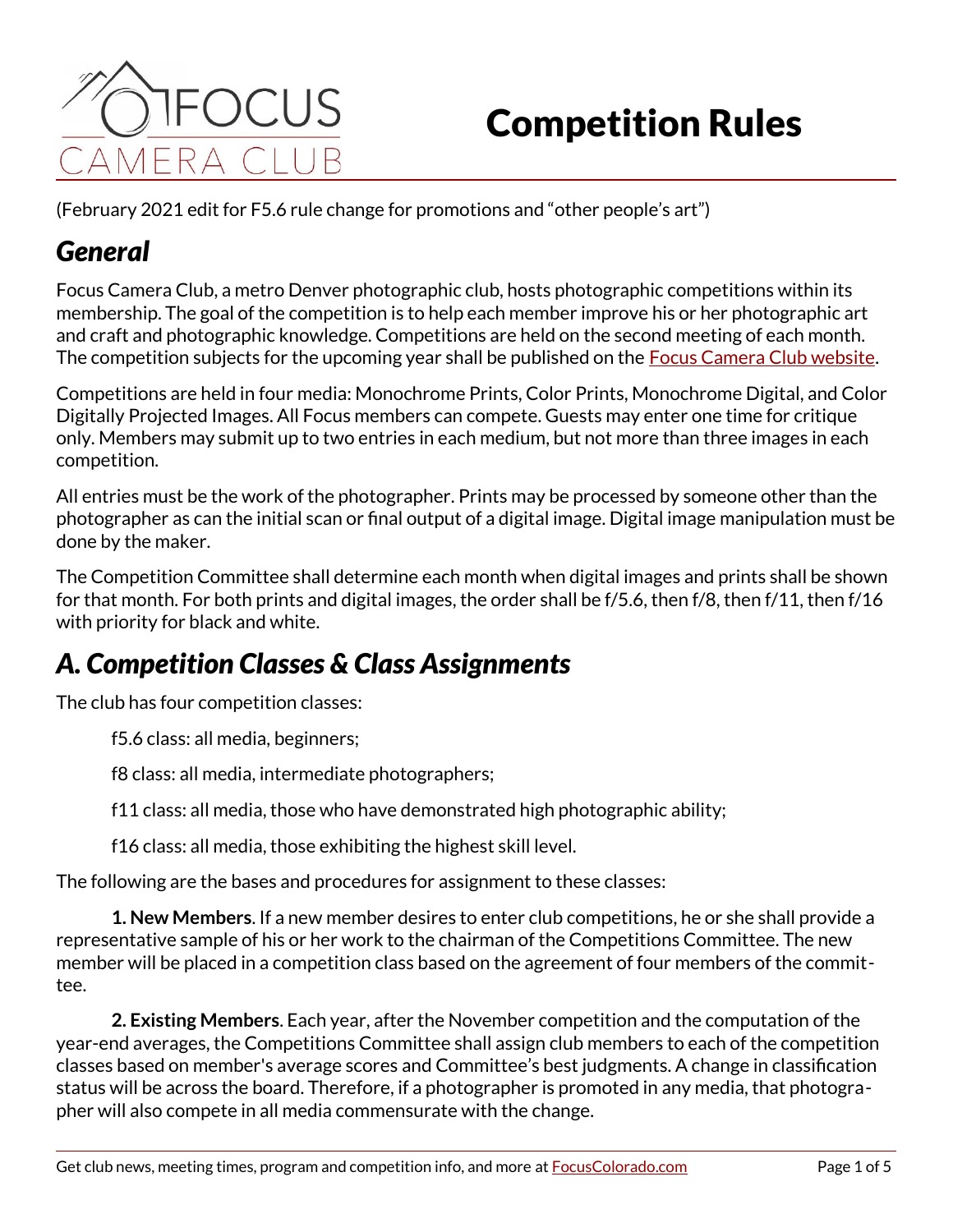**3. Changes in Classes.** The Photographer of the Year for each competition class is the member who meets the following criteria. He or she must have (a) entered at least six competitions during the year with a minimum of 10 images; (b) have the highest overall average score; and (c) must have an overall average score of approximately 8.6 or greater. For members in the f5.6 class this number is 8.2 instead of 8.6, effective January 1, 2021. The overall average score is calculated by dividing the total of the member's scores for all of his or her entries in all media by the total number of entries. If the member enters nine or more competitions during the year, his or her lowest score for one image will be dropped before making the calculation. If the member enters nine or more competitions and 15 images during the year, his or her lowest scores for two images will be dropped in making the calculation.

Subject to the best judgment of the Competitions Committee, members who meet requirements (a) and (c) above will be promoted to the next highest class. To be promoted to the f16 class, a member must have met requirements (a) and (c) above in the f11 class for two years.

**4. Petitions for Changes**. A new or existing member may petition the Committee to reassign them to a different class. Entering a competition before the Committee has ruled on the petition constitutes an abandonment of the petition for that particular competition. If the Committee grants the petition, the member shall thereafter compete in the class the member requested. Petitions may be made at any time, shall be in writing and delivered, or by email addressed, to the Competition Chair, and shall present argument for the change. All decisions of the Competition Committee shall be at the absolute discretion of the Competition Committee, and final without appeal.

# *B. Competition Scoring*

1. The judge's scores (on a scale of 6 to 10 points) will be accumulated for each competitor and for each class (f5.6, f8, f11 and f16) and medium (color prints, monochrome prints, color digital, and monochrome digital).

2. Awards: A ribbon award will be given for scores of 10.

3. A cumulative score for each member in each competition class will be tabulated monthly and distributed at least quarterly.

# *C. Image Re-entry Eligibility*

Any image receiving a score of 7 points or lower that has not received an award may be re-entered into future Focus Camera Club competitions.

# *D. Eligibility of Similar Images*

1. Regardless of an image's award status when originally entered, if it was a color image, it may be reprocessed and entered as a monochrome image, and if a monochrome image, it may be reentered as a color image.

2. An image that closely resembles a member's winning photo may not be entered unless:

a. The winning photo was originally captured in a vertical format and the newly entered image was originally captured in a horizontal format, and vice versa; or

b. The newly entered image is significantly different from the winning image. Minor changes in cropping do not create a significant difference. However, elements of a previously entered image may be used in a composite that is significantly different from the original. PLEASE NOTE: This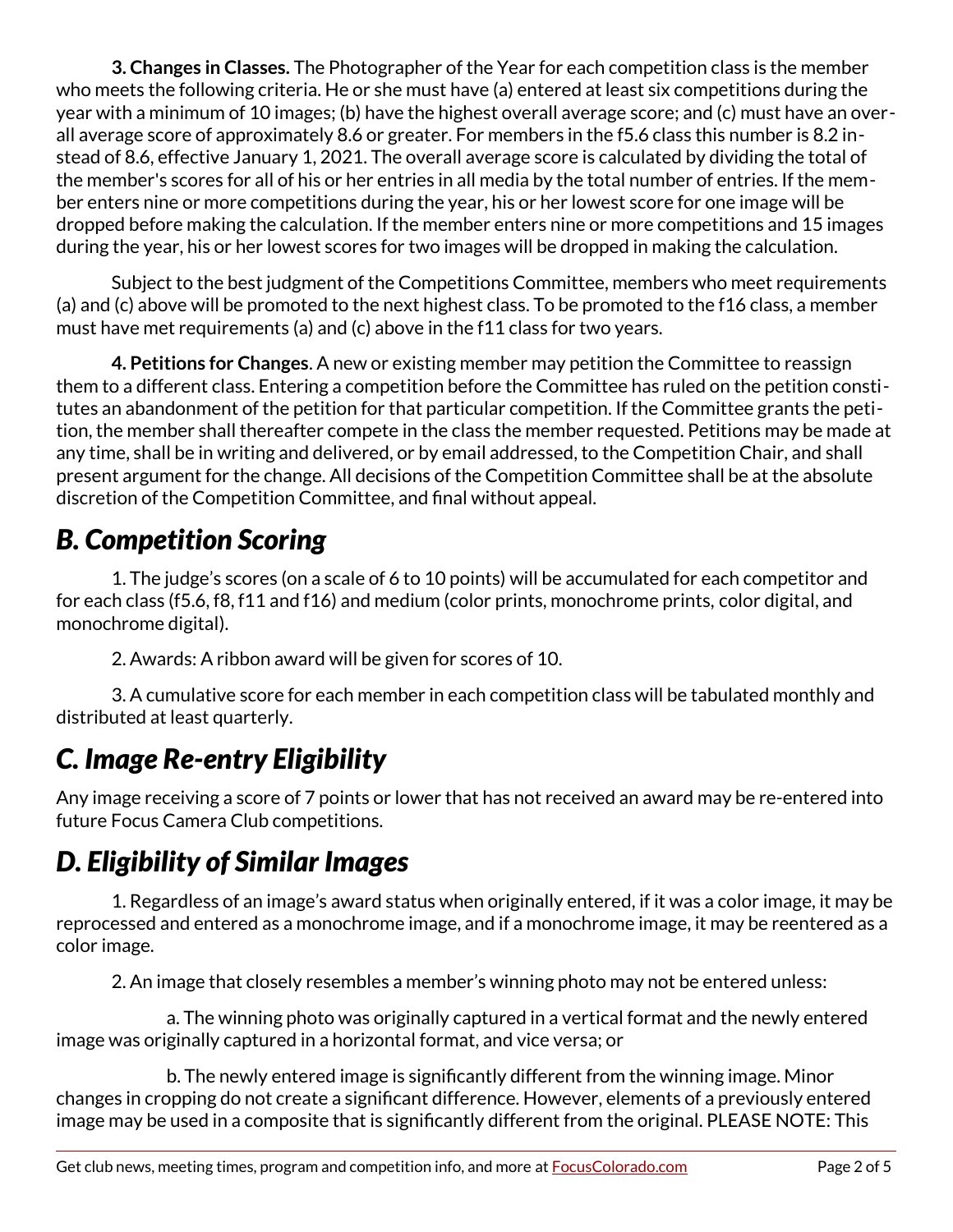rule does not list all of the elements that may create or constitute significant differences. If in doubt, it is highly recommended the image in question not be entered.

c. If the newly entered image is believed to be too similar to a previously entered image, the member will be asked to show the Competitions Committee both images. If the Committee deems the newly entered image to violate these rules, the score of the newly entered image will be reduced to a 5 and any award it received will be voided.

# *E. Ineligible Images*

1. Images taken in paid professional workshop situations where lights, and/or models, and/or staged settings are provided, and/or not created or secured on your own, are ineligible for competition.

2. Images submitted in any competition other than an Open competition must comply with the competition's theme. One or more members of the Competitions Committee will pre-screen entries to check for compliance. In order to effectuate this rule, all printed images must be submitted at least 15 minutes before the beginning of the meeting at which the competition takes place. The member will be asked to withdraw his or her non-complying image prior to the commencement of competition. Failure to do so will result in the image being deemed not entered and any score it receives will be voided.

3. Images submitted for competition will also be pre-screened in all competitions by one or more members of the Competitions Committee. Any image deemed by the screener(s) to be offensive, vulgar or inappropriate for presentation to a mixed age group will be removed prior to the competition. The decision of the screener(s) shall be final and not subject to appeal.

4. An image that has been entered as a digitally projected image may not be re-entered as a printed image; likewise a printed image may not be re-entered as a digitally projected image.

5. Judge's Discretion – Degree of Creativity. A competition's judge may reduce the score of an image to the degree the judge feels it lacks the image maker's creativity. Creativity is generally described as "the original and fresh expression of the imagination of the image maker by using the medium to convey an idea, message or thought." One element in the assessment of creativity is the degree to which the image incorporates other people's art, such as graffiti, murals, photographs or statuary. The judge may disqualify an image he or she feels lacks any image maker's creativity. The Competition Committee will not, prior to or during the competition, disqualify, an image unless it clearly does not conform to the definition of the competition theme.

# *F. Entry Retention for Other Competitions*

Any image entered into competition may, with the member's permission, be temporarily retained by the club to be entered into other competitions. From all the images entered, the Competitions Committee will select the images that will be sent.

These photos will be pooled from all print and digital classification groups.

## *G. Media Awards*

There are four media – color digital, monochrome digital, color prints and monochrome prints. Awards are given each year for the highest score in **each** of these media (there is no minimum highest score such as there is for Promotions from one classification to the next higher). Also, in calculating the highest scores, no lowest score for any individual competition shall be deleted as is done for "Photographer of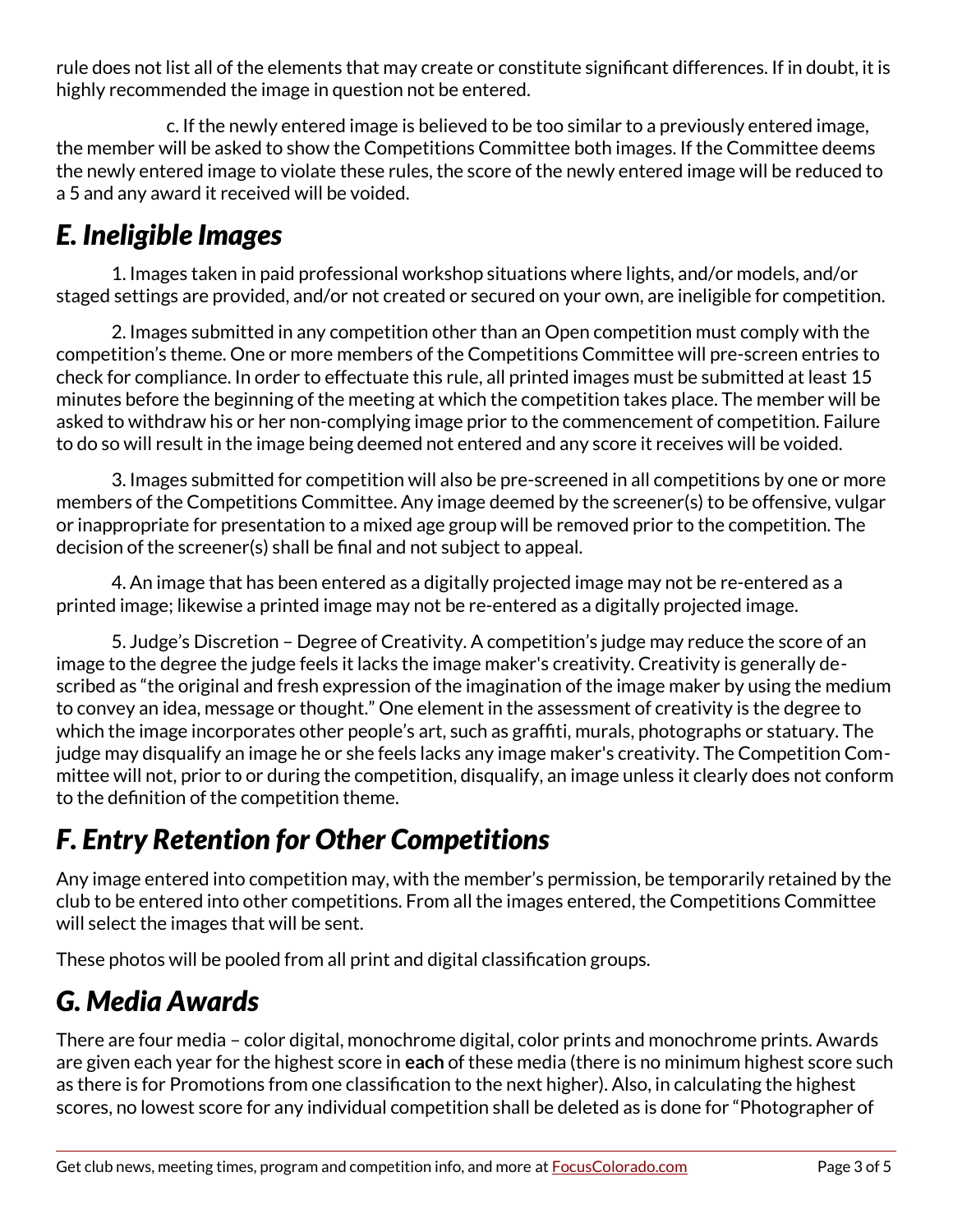the Year" and "Promotions". These Media Awards are in addition to the "Photographer of the Year" awards and the "Promotions"

In order to qualify for a Media Award, you must submit during the year no less than six (6) of any single media – color digital, monochrome digital, color prints or monochrome prints. And, you must submit each such media in at least four (4) monthly competitions. You cannot combine digitals or prints in order to meet the qualifications – each media stands on it own. It would be possible for someone to win a Media Award in more than one media, if you meet the numerical submission and numerical competition requirements for each of the media that you seek to qualify, and, of course, the highest score in that media.

# *Specific*

#### A. Prints

Prints may be mounted or matted but not framed. It is suggested that the outside dimensions of the board or mat onto which the print is mounted not exceed 16 X 20 inches or be smaller than 11 X 14 inches. It is suggested that the image itself be no smaller than 8 X 10 inches.

Each print must have an official Focus Camera Club entry sticker or a copy of the official entry form placed on the upper left hand corner on the rear of it's mount or mat, identifying the photographer, the title of the print and the date and theme of the competition.

Both forms are available on the club's website on the [Competition Rules page](https://focuscolorado.com/competition-rules/).

Each print must also have a clear indicator, such as an arrow, indicating it's top side.

#### B. Digitally Projected Images

Images for digital projection must not exceed 1600 pixels in width or 1080 pixels in height. Files must be in JPEG format with sRGB profile embedded. Maximum file size is 2048 KB ( 2 Meg ).

File names must start with your initials followed by an underscore. After the underscore, put the image name; but limit the name to 25 characters including spaces. If the "true" filename is longer than 25 characters, abbreviate it to 25 characters and include the full name in the comments section of the Digital Entries Submission form. The member will receive a confirmation that the image has been received.

The submitted images must have the name of the member and the title of the image embedded in the image file metadata. (In Photoshop – Document Title and Author, In Lightroom – Title and Creator) and Instructions on how to do this are on the club's website on the **Digital Submissions page**. The member will receive a confirmation that the image has been received.

Files are due no later than midnight, Mountain Time, on the Saturday night before the competition. Unless some other arrangement is made, entries shall be submitted through the club's website at <https://focuscolorado.com/digital-submissions/>. This area of the club's website also may be accessed by clicking the "Digital Submissions" item under the Competitions menu on the Focus website.

A completed entry form must accompany all print entries. (Digitally projected images do not need an entry form.) Entry forms may be downloaded from the club website. ([Direct PDF link here](https://focuscolorado.com/wp-content/uploads/2012/03/FCCEntryForm.pdf))